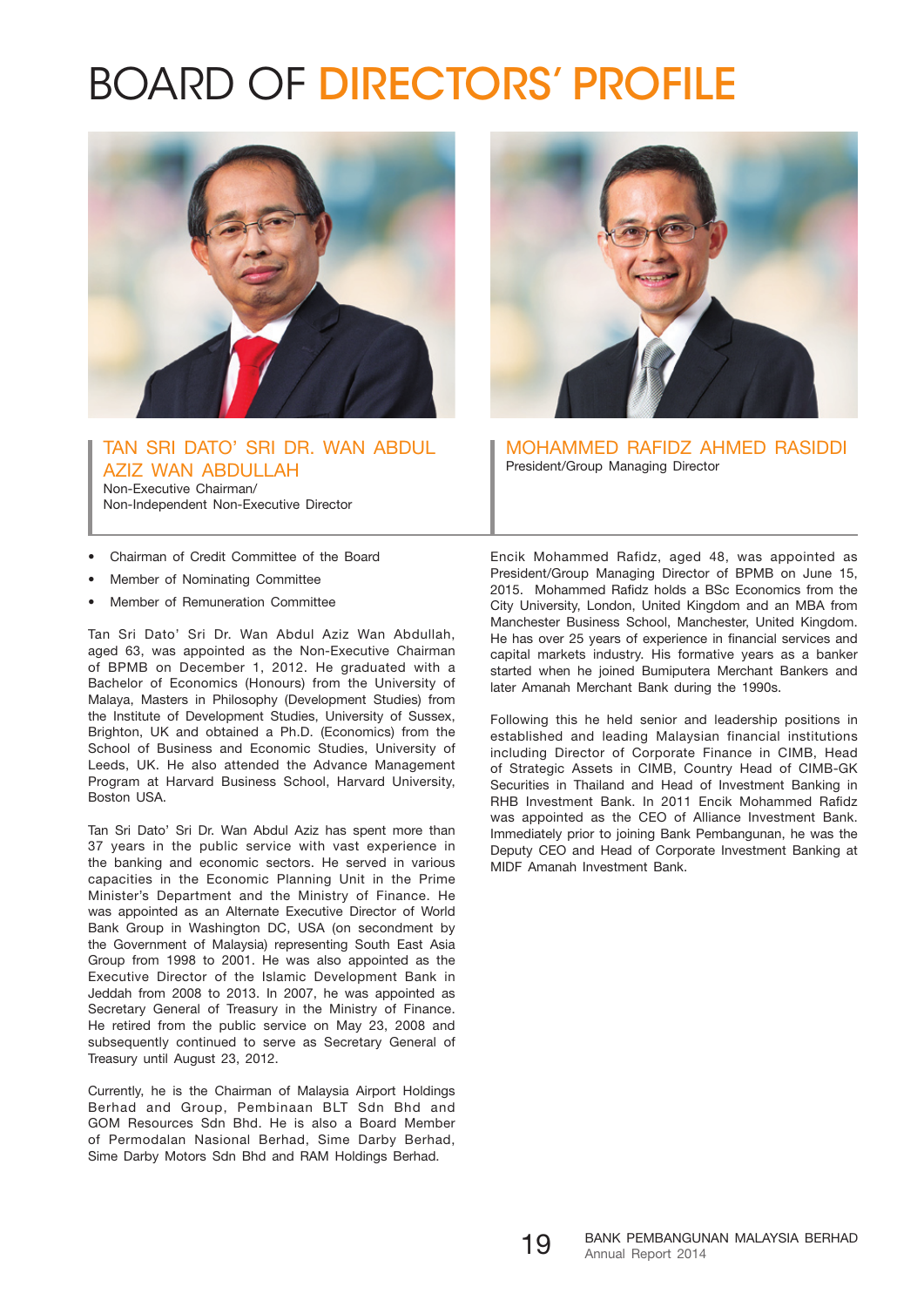

ZAINUL RAHIM MOHD ZAIN Independent Non-Executive Director



ROSLI ABDULLAH Independent Non-Executive Director

- Chairman of Risk Management Committee
- Chairman of Nominating Committee
- Member of Credit Committee of the Board
- Member of Remuneration Committee
- Member of Audit and Examination Committee

Tuan Haji Zainul Rahim Mohd Zain, aged 62, was appointed to the Board of BPMB on March 8, 2010. He holds a Bachelor of Engineering (majoring in Mechanical Engineering) from University of Western Australia (1975).

He began his career at Shell Malaysia Exploration and Production ("SM-EP") in 1978. During his 30 years career with SM-EP, he held several senior management positions, including General Manager of Business Services, General Manager of Technical Services and General Manager of Sarawak Business, before being appointed as Deputy Chairman and Executive Director of Shell Malaysia in 2001. He retired in June 2008 as Chairman of Shell Companies in Egypt and Managing Director of Shell Egypt N.V.

He currently sits as the Chairman of Hibiscus Petroleum Berhad, Cenergi SEA Sdn Bhd and Malaysian Dutch Business Council. He is also a Director of UKM Holdings Sdn Bhd and Camco Clean Energy Plc.

- Chairman of Audit & Examination Committee
- Member of Credit Committee of the Board
- Member of Risk Management Committee
- Member of Nominating Committee
- Member of Remuneration Committee

Tuan Haji Rosli Abdullah, aged 61, was appointed to the Board of BPMB on January 3, 2011. He graduated from Universiti Kebangsaan Malaysia with Master in Business Administration; Post-Graduate Diploma in Accounting and Bachelor in Economics (Honours) from Universiti of Malaya. He is a Chartered Accountant and Member of Malaysian Institute of Accountants (MIA).

He was formerly the Registrar and Chief Executive Officer of MIA. He had served in various capacities in the public and private sectors.

His current directorships in companies within BPMB Group include being the Chairman of SME Growth Acceleration Fund Sdn Bhd, Syarikat Borcos Shipping Sdn Bhd, Pembangunan Leasing Corporation Sdn Bhd, PLC Credit & Factoring Sdn Bhd, BI Credit & Leasing Berhad and Director of Global Maritime Ventures Berhad and GMV-Borcos Sdn Bhd. He also sits on the boards of i-VCAP Management Sdn Bhd, Keretapi Tanah Melayu Berhad and Group, CapitaMall Malaysia Reit Management Sdn Bhd, Dagang NeXchange Berhad and Malaysia Airports Holdings Berhad and Group.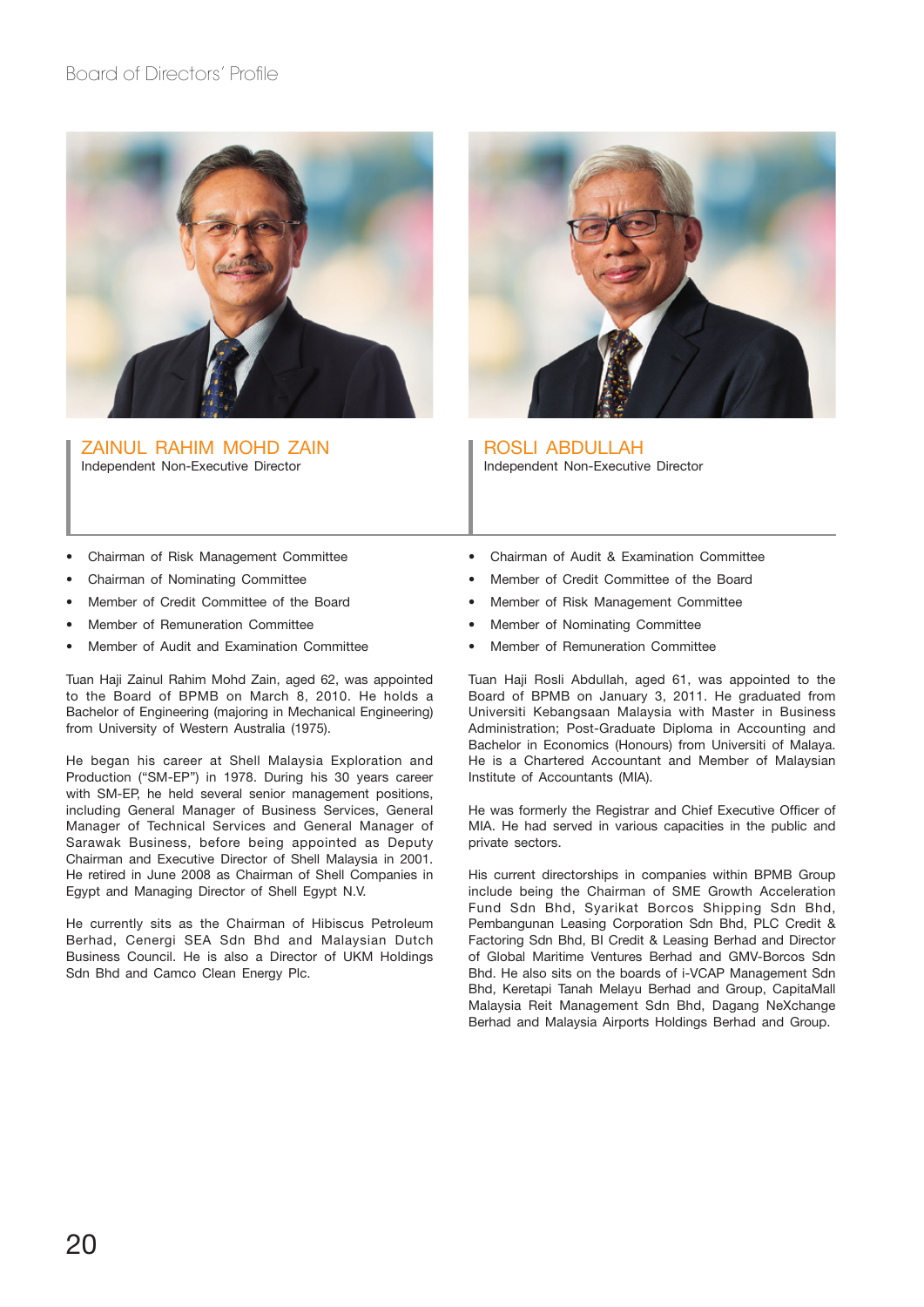

DATUK NOZIRAH BAHARI Non-Independent Non-Executive Director



DATO' ABD RAHMAN MD KHALID Independent Non-Executive Director

- Member of Audit & Examination Committee
- Member of Credit Committee of the Board
- Member of Risk Management Committee
- Member of Nominating Committee
- Member of Remuneration Committee

Datuk Nozirah Bahari, aged 59, was appointed to the Board of BPMB on March 28, 2013. She holds a Bachelor of Social Science (Hons) (Urban Studies) from University of Science, Malaysia and a Diploma in Public Administrations from National Institute of Public Administration (INTAN). She has also attended several Senior Management Courses such as Global Leadership Development Programme organized by International Centre for Leadership in Finance and Advance Management Program at Harvard Business School.

Datuk Nozirah has over 30 years of experience in the public sector. She began her career in 1981 as Assistant Secretary, Finance Division in the Ministry of Finance (MOF) and thereafter served several other ministries in various positions. During her tenure with MOF, she undertook numerous positions before she was promoted to her current position as Deputy Secretary General (Management) in May 2011.

She also sits on the boards of Felda Holdings Berhad, Felda Global Ventures Holdings Bhd, Tenaga Nasional Berhad and Proton Holdings Berhad.

- Chairman of Remuneration Committee
- Member of Audit & Examination Committee
- Member of Credit Committee of the Board
- Member of Risk Management Committee
- Member of Nominating Committee

Dato' Abd Rahman Md Khalid, aged 59, was appointed to the Board of BPMB on October 28, 2013. He holds a Diploma in Business Studies from Mara Institute of Technology, Shah Alam.

He started his career in banking by joining Maybank Berhad after he completed his study in 1978. After 16 years in various divisions and positions, he was appointed as Director, Credit/Marketing – PT Maybank Nusa International (PT MNI) in 1994 and later appointed as President Director (CEO) in 1998. In 2000, he was reassigned to head office as the Regional Manager for Selangor and was later appointed as Senior Manager/Vice President, Corporate Banking. In 2005, he was appointed as Senior Vice President, Head Credit Evaluation Manager. His last position held was the Group Chief Credit Officer, Maybank Group.

Dato' Abd Rahman had wide training and exposure in Business Development as well as Risk and Credit Management, whilst with the largest Malaysian Banking Group for 35 years before retiring on February 7, 2013.

Afther his retirement, he was appointed as the Group Managing Director of Amanah Raya Berhad from April 16, 2014.

His current directorships in companies within BPMB Group include being the Director of Pembangunan Leasing Corporation Sdn Bhd, PLC Credit & Factoring Sdn Bhd and BI Credit & Leasing Berhad. He also sits on the boards of B U Development Sdn Bhd, EastWest Consortium PDQ Sdn Bhd and Re Ventures (Labuan) Ltd.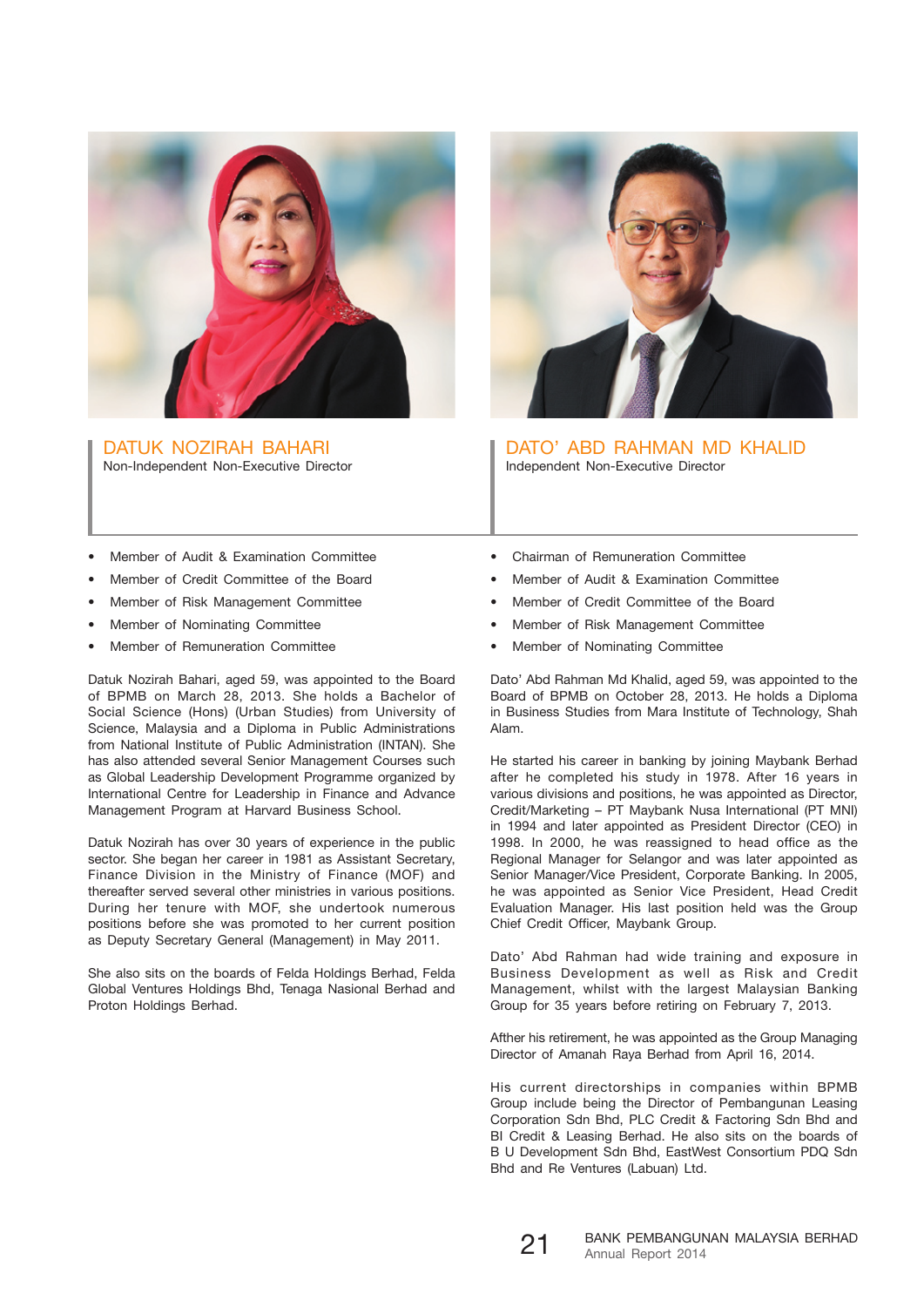

DATUK ENGKU NOR FAIZAH ENGKU ATEK Independent Non-Executive Director



DATO' IR HAJI MOHAMAD HUSIN Independent Non-Executive Director

Datuk Engku Nor Faizah Engku Atek, aged 55, was appointed to the Board of BPMB on December 1, 2014. She holds an LLB (Hons) from the University of Malaya and has attended a number of courses and seminars related to her work in the public sector, including the Government Legal Adviser's Course at the Institute of Advance Legal Studies in the UK sponsored by the British Council, Seminar on Industrial Property in Strasbourg and Munich sponsored by the European Union and Legislative Drafting Institute at the University of Loyola and Tulane, in the USA.

Datuk Engku Nor Faizah has over 30 years of experience in the public sector. She joined the Attorney General's Chambers ('AGC') in 1983 and has held various positions in AGC, including Senior Assistant Parliamentary Draftsman, Senior Federal Counsel and Deputy Public Prosecutor. She was State Legal Adviser of Negri Sembilan from 2003 to 2004 and State Legal Adviser of Perak from 2004 to 2007. She was appointed Deputy Parliamentary Draftsman in July 2007 before assuming the role of Parliamentary Draftsman in 2009 and Deputy Solicitor General 3 in April 2012. Currently she holds the position as Deputy Solicitor General 2.

In her work at AGC she has been involved in the drafting and/or approving of numerous legislation including the Central Bank of Malaysia Act 2009, the Limited Liability Partnerships Act 2012, the Netting of Financial Agreements Act 2015, the Special Measures Against Terrorism in Foreign Countries Act 2015, the Malaysian Airline System Berhad (Administration) Act 2015 and the Aviation Commission Bill 2015.

Dato' Ir. Haji Mohamad Husin, aged 61, was appointed to the Board of BPMB on May 2, 2015. He graduated with a Bachelor of Civil Engineering from University of Southampton, England (1977) and Masters in Civil Engineering from University of Pittsburgh, USA.

He started his career in 1977 as a Water Engineer in the Public Works Department Malaysia ('PWD'). He had served PWD for over 30 years in various capacities since 1977, including District Engineer, Senior Engineer, Assistant Director, State and Branch Director. He was the Director of Roads before he was promoted to the post of Deputy Director General, which he held in 2007 until his retirement in 2013.

Prior to his retirement, he was the Deputy President of the Road Engineering Association of Malaysia ("REAM"), President of Intelligent Transport System Association of Malaysia ("ITS Malaysia") and a Board member of the Malaysian Institute of Road Safety Research ("MIROS"). He was also a past council member of Institution of Engineers Malaysia and served in the committees of Board of Engineers.

He currently sits on the boards of Sarawak Hydro Sdn Bhd, Johawaki Holdings Sdn Bhd and Bridgex Sdn Bhd.